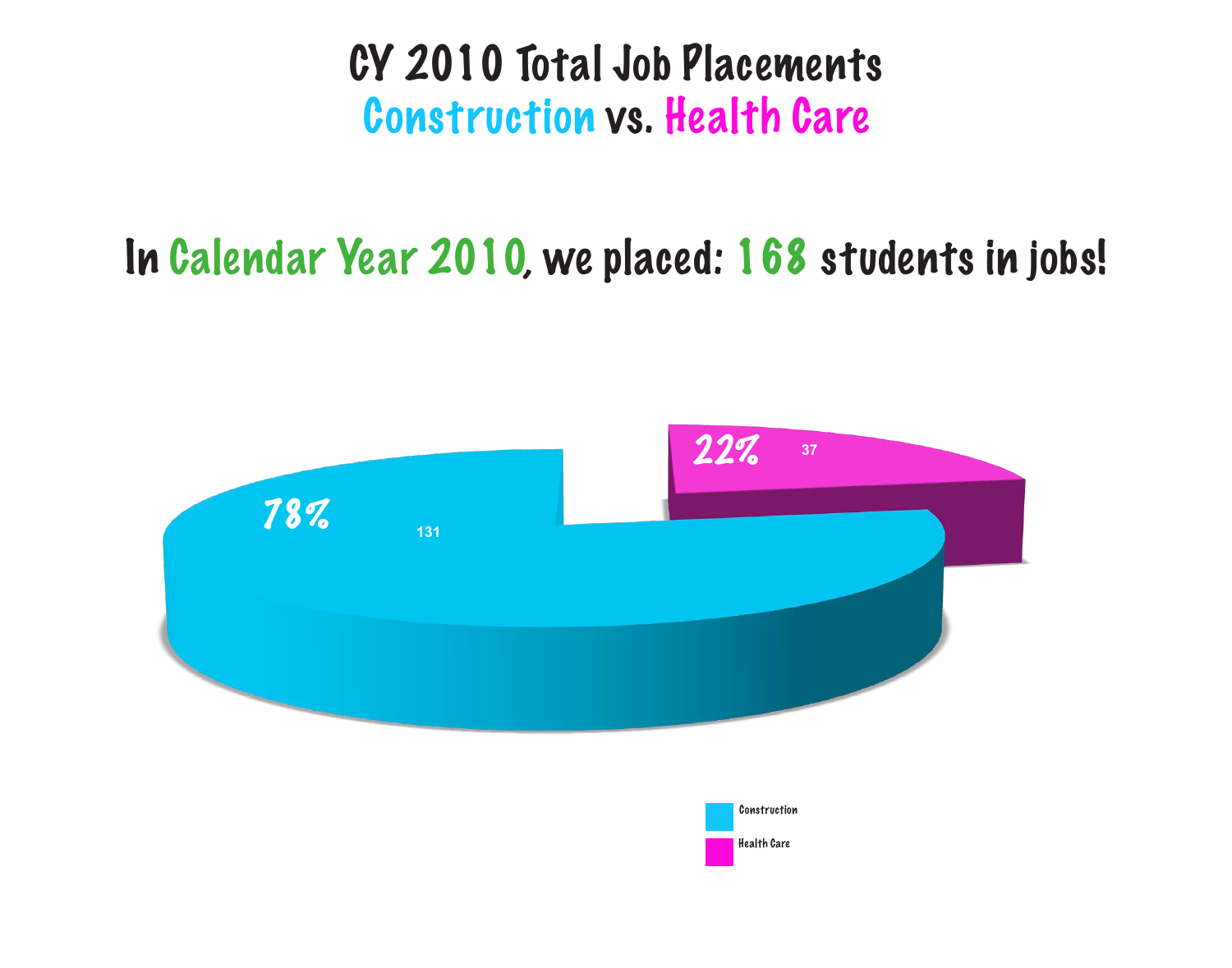# CY 2010 Summit Academy Graduates and Job Placements

CY 2010 Graduates who found employment

### CY 2010 Construction graduates who found employment CY 2010 Health Care graduates who found employment







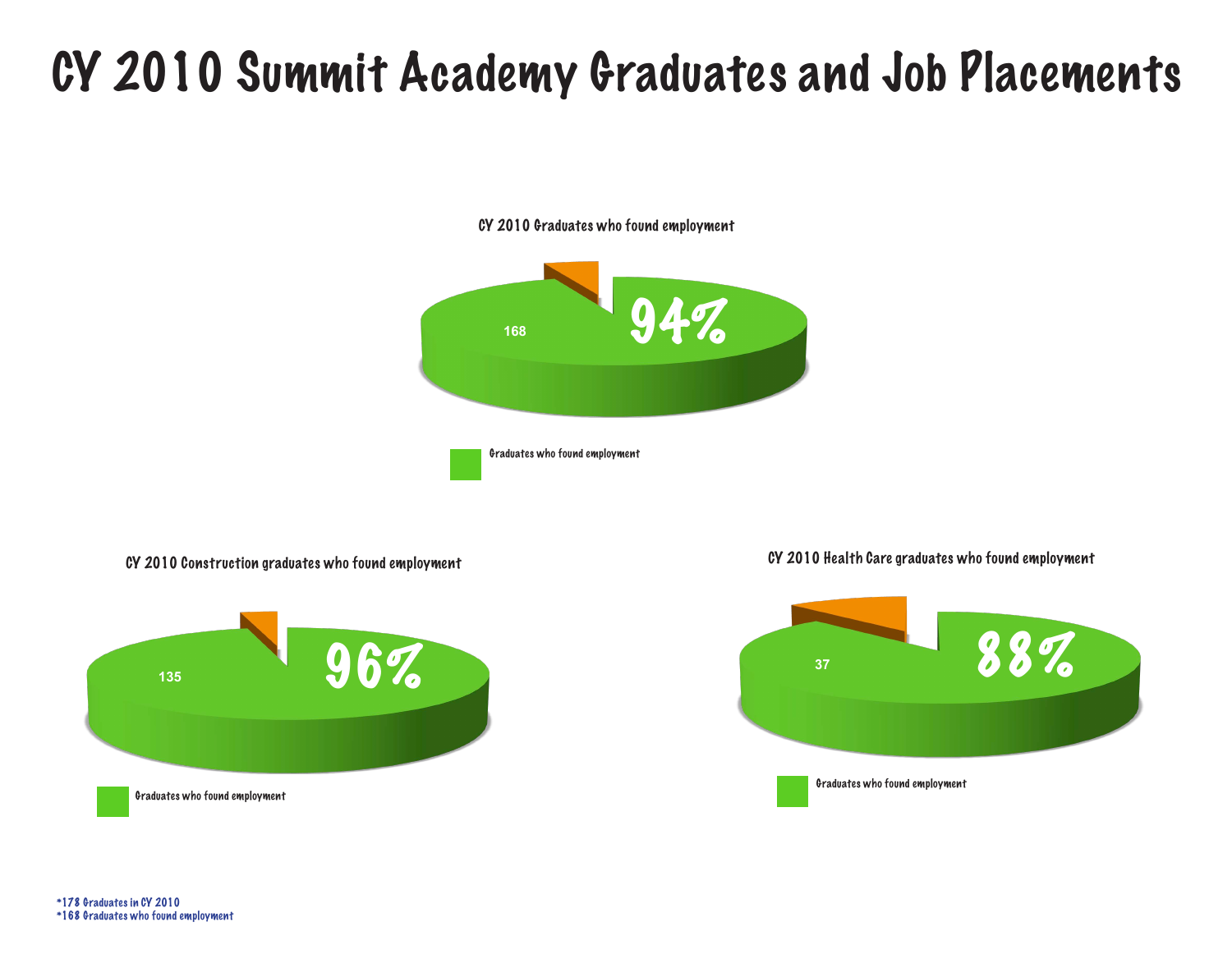# CY 2010 Health Care Industry vs. Non Industry Job Placements

CY 2010 Health Care Industry vs. Non Industry Job Placements (men) CY 2010 Health Care Industry vs. Non Industry Job Placements (women)









CY 2010 Total Health Care Industry vs. Non Industry Job Placements